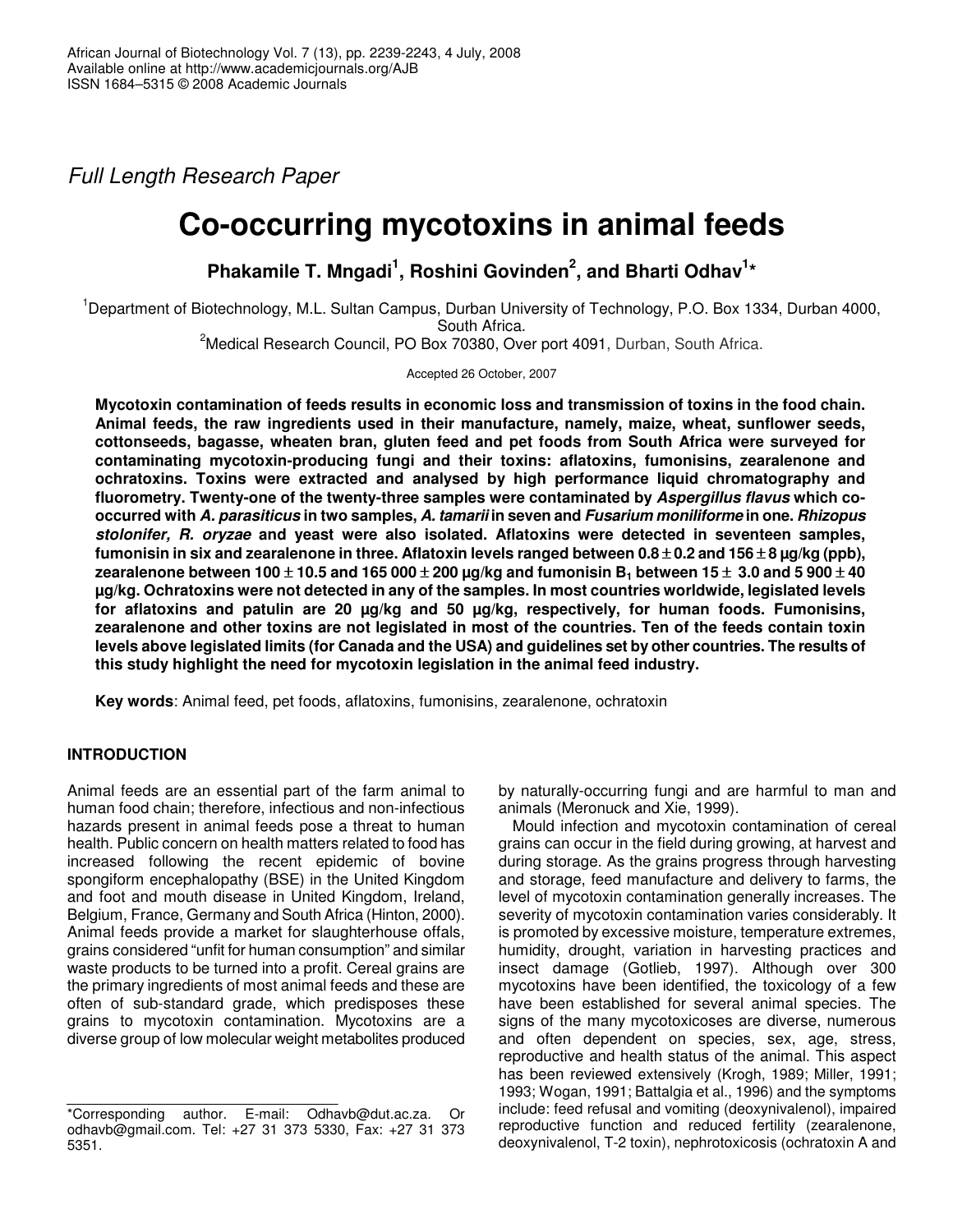fumonisins), neurotoxicosis (fumonisins, cyclopiazonic acid), lung disease (fumonisins), hepatotoxicosis (fumonisins, cyclopiazonic acid), cancer (aflatoxins, T-2 toxin and fumonisins) and death (aflatoxins, T-2 toxin, fumonisins and ochratoxin A). Other effects of mycotoxin contamination are reduced immune function with compromised resistance to infection and disease (deoxynivalenol, aflatoxins and ochratoxin A) and reduced animal performance (deoxynivalenol, aflatoxins, T-2 toxin and ochratoxin A).

The severity of the response to mycotoxins depends to a large extent on the specific mycotoxin present and the level of contamination. Studies have shown that various mycotoxins present in combination have more severe effects than individual mycotoxins alone (Friend et al., 1992; Harvey et al*.*, 1996; Kubena et al., 1997a; b). There is little information available regarding the prevalence and concentration of mycotoxins in foods of animal origin, although some toxins ingested by animals may be found in meat, milk or eggs (Park and Laing, 1993; Dorner et al., 1994). The worldwide problem of mycotoxicosis (Oldenburg, 1991; Jelinek et al., 1998; Scudamore and Livesey, 1998) is reflected by the fact that over 60 countries have either legislation or proposed legislation for the control of mycotoxins in both animal feeds and human foods (Vanegmond, 1995). However, there is no consistent rationale for setting limits or for enforcement of control measures. In this study, raw ingredients for animal feed manufacture, feeds and pet foods were surveyed for contaminating fungi and mycotoxins in order to assess the severity of mycotoxin contamination in South Africa. Analyses of this type will serve to highlight the urgency for the establishment of guidelines and legislated limits for all toxins in animal feeds.

#### **MATERIALS AND METHOD**

#### **Samples**

Twenty-three feed samples from KwaZulu Natal province of South Africa were analyzed. Six brands of agricultural feeds (broiler finisher pellets, dairy 15 pellets, layer 115 mash , layer 16 mash, mixed fowl feed and poultry growing mash) , eleven different raw ingredients that are used in animal feed production (yellow whole maize, sifted crushed maize, sunflower seeds, cotton seed oil cake, yellow powdery maize, sorghum brewers grains, gluten feed, wheaten bran, sunflower oil cake, molasses meal and bagasse) and six brands of commercially available pet foods (three pelleted pet foods and three canned pet foods) were used in this study. Sub-samples of each of the twenty-three samples were extracted and analyzed in triplicate.

#### **Isolation of fungi**

Aliquots of 0.5 g of each sample were placed on chloramphenicol agar (Biolab, Midrand, SA) and incubated at 25°C for 7 to 12 days. The prevalent moulds that developed were enumerated and sub-cultured on Sabouraud dextrose agar (Oxoid, New Hampshire, USA) for isolation of pure cultures. Pure cultures were identified using the light and the dissecting microscope and fungal identification keys for *Aspergillus* spp. (Klich and Pitt, 1988), *Fusarium* spp. (Nelson et al., 1983) and other common fungi (Beneke and Stevenson, 1987).

#### **Toxin analysis**

A Series-4 fluorometer (BBI-Source Scientific Inc., California, USA) was used to quantify aflatoxins, zearalenone and ocratoxin A. The toxins were separately extracted and purified by immunoaffinity chromatography as described in the Vicam Instruction Manuals for Aflatest, Zearalatest and Ochratest (Vicam, Watertown, USA). The efficiency of the extraction protocols was determined by spiking the pellet pet food, bagasse and sunflower oil cake sample with 40 µg/g of each of the toxin standards (zearalenone, ochratoxin A and aflatoxins), extracting and purifying the toxins and comparing toxin levels.

Fumonisins were extracted and purified separately using the method of Thiel et al. (1993). Extraction efficiency for fumonisin  $B_1$  was also determined for the three samples described above. Fumonisin  $B<sub>1</sub>$  was analysed by high-performance liquid chromatography (HPLC) using a Merck-Hitachi Model 7000 HPLC system equipped with a L-7400 variable wavelength UV detector (Merck-Hitachi) set at 276 nm, a L-7200 auto sampler (Merck-Hitachi) and a L-7100 pump (Merck-Hitachi). The mobile phase was methanol: sodium dihydrogen phosphate (68:32  $v/v$ ).

Detection limits for aflatoxins, zearalenone, and ochratoxin were determined with the fluorometer and that of fumonisins by HPLC and were respectively 4 µg/kg for zearalenone, 6 µg/kg for ochratoxin A, 4  $\mu$ g/kg aflatoxins and 5  $\mu$ g/kg for fumonisin B<sub>1</sub>. All the analysis were carried out in triplicate and the results were expressed the mean ±SD.

## **RESULTS AND DISCUSSION**

All the sample analysed were contaminated by fungi. Of the 23 samples, 21 were contaminated by the mycotoxigenic fungus, *Aspergillus flavus* and the other two by *Rhizopus oryzae*. Other mycotoxigenic fungi that were co-occurring with *A. flavus* were *A. parasiticus* in two samples, *A. tamarii* in seven samples and *Fusarium moniliforme* in one sample (Table 1). The predominance of *A. flavus* could be due to physiological characteristics, which enable it to survive adverse conditions. It is also a rapidly growing (Onions et al., 1981), temperature-tolerant fungus (Davis and Diener, 1983) that can withstand low moisture levels (Meronuck and Xie, 1999). *A. flavus* was also detected in two of the three canned pet foods tested, which was unexpected as canned foods have a high acidity and contain food preservatives. *A. parasiticus* was only detected in yellow whole maize and the pellet pet food sample. This result is in accordance with the growth characteristics of this fungus. *A. parasiticus* is not as ubiquitous nor does it grow as rapidly as *A. flavus* (Meronuck and Xie, 1999). Another important point to consider is that it is more commonly found as a contaminant in peanuts and none of the 23 samples analysed contained any peanuts. *A. tamarii* was detected in seven of 23 samples. It is, therefore, not as prevalent as *A. flavus*, as corroborated by other studies (Onions et al., 1981). The fumonisin-producing fungus, *F. moniliforme*, was only found in one sample, yellow whole maize. *F. moniliforme* is a slow growing fungus and was out-competed by *A. flavus*. Two other fungal species, both non-toxigenic, were identified, namely, *Rhizopus stolonifer* and *R. oryzae*. The raw ingredients were more heavily contaminated with a greater number of fungal species than processed food and feed samples. This is not surprising since some of the fungal species that are not as resistant to thermal treatment and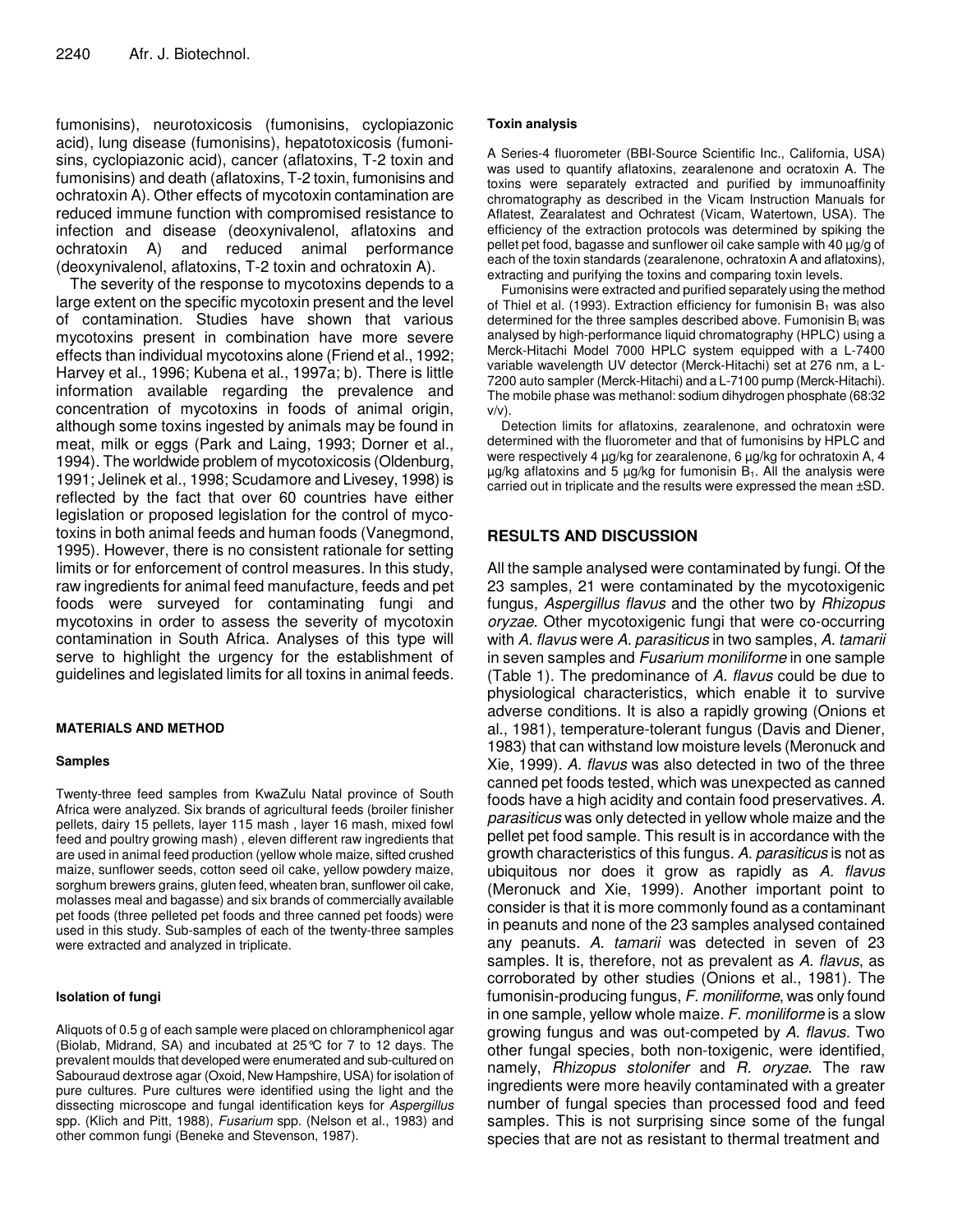**Table 1.** Incidence of fungi and toxin levels in feeds and pet foods.

|                             | Fungal growth in mm (a, b) |                   |               |                   |                  |                          |                   | Mycotoxin levels in µg/kg of Animal Feed<br>$(ppb)$ $(a,b)$ |             |  |
|-----------------------------|----------------------------|-------------------|---------------|-------------------|------------------|--------------------------|-------------------|-------------------------------------------------------------|-------------|--|
| <b>Animal Feed</b>          | A. flavus                  | Α.<br>parasiticus | Α.<br>tamarii | F.<br>moniliforme | R.<br>stolonifer | R.<br>oryzae             | <b>Aflatoxins</b> | <b>Fumonisin B1</b>                                         | Zearalenone |  |
| Yellow whole maize          | 22                         | 13                |               | 12                |                  | $\overline{a}$           | $14.8 + 1.6$      | 5 900±4                                                     |             |  |
| Sifted crushed maize        | 40                         |                   |               |                   | 32               | $\overline{\phantom{a}}$ | $11.2 \pm 1.8$    | $15 + 0.3$                                                  |             |  |
| Yellow powdery maize        | 39                         |                   |               |                   | 34               | $\overline{\phantom{a}}$ | 60±0.6            | 497±7                                                       | 2500±30     |  |
| Sunflower seeds             | 19                         |                   |               |                   |                  | 33                       | $5.6 + 0.7$       |                                                             |             |  |
| Cotton seed oil cake        | 23                         |                   |               |                   |                  | 35                       | 80±0.4            |                                                             |             |  |
| Sorghum brewers grains      | 25                         |                   | 22            |                   |                  | $\overline{\phantom{a}}$ | $0.8 + 0.2$       |                                                             |             |  |
| Gluten feed                 | 21                         |                   | 32            |                   |                  | $\overline{\phantom{a}}$ | $13.2 \pm 1.6$    |                                                             |             |  |
| Wheaten bran                | 22                         |                   |               |                   |                  | 35                       | $12 + 0.5$        |                                                             | 100±1.5     |  |
| Sunflower oil cake          | 32                         |                   | 12            |                   | 13               | 31                       | $84 + 2.6$        |                                                             |             |  |
| Molasses meal               | 31                         |                   | 11            |                   |                  | 21                       | 84±5              |                                                             |             |  |
| Bagasse                     | 20                         |                   | 22            |                   |                  | 23                       | $156 + 0.8$       |                                                             | 165 000±200 |  |
| Broiler finisher pellets    | 31                         |                   | 12            |                   |                  |                          | $10.7 \pm 0.4$    | $226 + 6$                                                   |             |  |
| Dairy 15 pellets            | 20                         |                   |               |                   |                  | 35                       | $64+2.1$          |                                                             |             |  |
| Layer 115 mash              | 33                         |                   |               |                   | 22               | $\overline{\phantom{a}}$ | $38 + 0.4$        |                                                             |             |  |
| Layer 16 mash               | 33                         |                   |               |                   |                  | 23                       | $12.4 \pm 0.5$    |                                                             |             |  |
| Mixed fowl feeds            | 31                         |                   |               |                   |                  | $\overline{\phantom{a}}$ | $13.4 \pm 1.4$    | $20.5 + 1$                                                  |             |  |
| Poultry growing mash        | 23                         |                   |               |                   | 33               | $\overline{\phantom{a}}$ | $14.7 + 4$        | $474 + 4$                                                   |             |  |
| Pelleted Dog Food (brand A) | 11                         | 12                |               |                   | 21               | $\overline{\phantom{a}}$ |                   |                                                             |             |  |
| Canned Dog Food (brand B)   | 11                         |                   |               |                   |                  | $\overline{\phantom{a}}$ |                   |                                                             |             |  |
| Pelleted Cat Food (brand C) | 13                         |                   | 12            |                   |                  | 23                       |                   |                                                             |             |  |
| Canned Cat Food (brand D)   | 12                         |                   |               |                   |                  |                          |                   |                                                             |             |  |
| Pelleted Dog Food (brand E) |                            |                   |               |                   |                  | 22                       |                   |                                                             |             |  |
| Canned Dog Food (brand F)   |                            |                   |               |                   |                  | 22                       |                   |                                                             |             |  |

a: Mean values obtained from experiments performed in triplicate.

b: Mean value determined graphically and standard deviation.

drying would have been eliminated during processing.

Toxin analyses were validated with spiked samples. The average recovery rates  $(n = 2)$  for the pellet, bagasse and sunflower oil cake samples, respectively were: aflatoxins 90, 87 and 79%; zearalenone was 81, 77 and 75%, ochratoxin was 89, 87 and 78% and fumonisin B $_1$  was 91, 89 and 85%. Almost all the feed samples were contaminated by fungi but the correlation between the fungi and their respective toxin/s was not always present. *A. flavus* was the predominant fungus isolated, and

this fungus is known to produce aflatoxin  $\mathsf{B}_1$  and  $\mathsf{B}_2$ . However, in this study preliminary screening by thin layer chromatography (results not shown) revealed that aflatoxin  $\mathsf{B}_2$  was present in 14 samples,  $\mathsf{G}_1$  in one and  $\mathsf{G}_2$  in five samples.  $\mathsf{B}_1$  was not detected in any of the samples. Bhatnagar et al. (1991) showed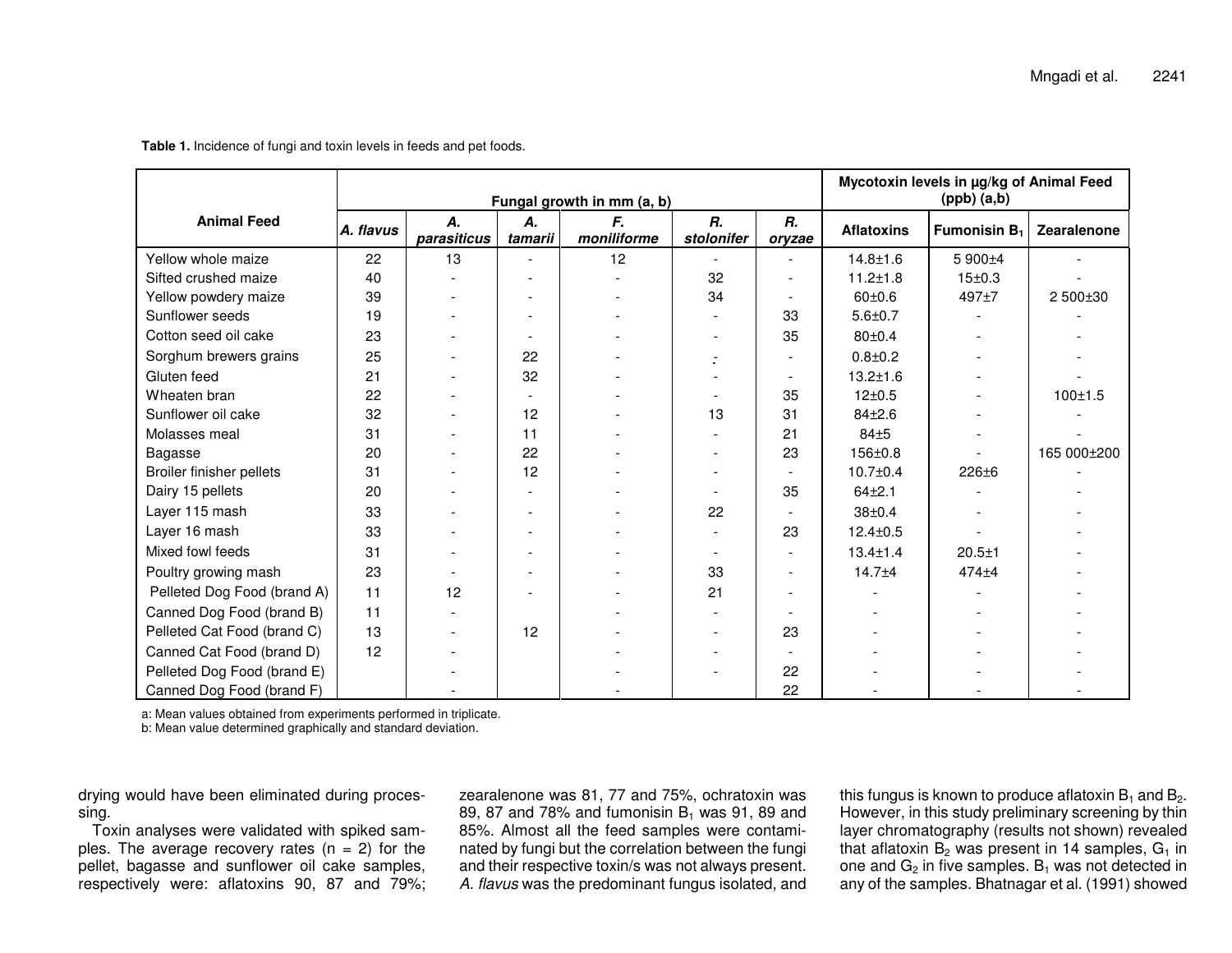that aflatoxin  $B_1$  and  $B_2$  are synthesized in fungal mycelia by separate pathways, indicating a branch point in the pathway. The predominance of aflatoxin  $B_2$  could be due to mutations, which have been previously reported (Mirocha et al., 1979). Despite the presence of *A. flavus* in the pet food samples, no toxins were detected. The low moisture content, low pH and the presence of preservatives may have suppressed the production of these toxins. Aflatoxins are known to be susceptible/degraded by heat (Rehana and Basappa, 1990) and physical and chemical methods (Samarajeewa et al., 1990), therefore, if present initially may have been eliminated during processing and canning.

Aflatoxin levels ranged from  $0.8 \pm 0.2$  to 156  $\pm 0.8$  µg/kg. Seven of the 23 samples had levels equal to or above legislated limits, which is 20 µg/kg for animal feeds in Canada and the USA. Cotton oil seed cake, sunflower oil cake and molasses meal had at least four times this level while bagasse was even more heavily contaminated being almost eight times over the legislated limits for Canada and the USA. In South Africa only two toxins, aflatoxins and patulin have legislated limits for food for human consumption (Sibanda et al., 1997). In animal feeds, there merely are guidelines for these and other toxins levels.

Ochratoxin A was not detected in any of the agricultural feeds or their raw ingredients. Zearalenone was detected in three of the raw ingredients (yellow powdery maize, wheaten bran, and bagasse) in levels ranging from 100  $\pm$ 1.5 to 165 000  $\pm$  200 µg/kg although the producing fungus, *F. graminearum*, was not isolated from these feeds. Zearalenone is regarded as the most troublesome and prevalent *Fusarium* mycotoxin, which seriously reduces the quality of cereals and grain products (FAO et al., 1999). Sixteen countries (mostly European) have set guidelines for zearalenone levels in cereals ranging from 50 to 1000 µg/kg (Zinedine et al., 2007). However, this toxin is not regulated in many countries including South Africa. In this study zearalenone levels as high as 165 000 µg/kg were detected in bagasse. This is over 16.5 times the level regarded as safe for animal consumption. The highest aflatoxin levels were also found in bagasse.

The fumonisin-producing fungus *F. moniliforme* (*verticillioides*) was only found in whole maize sample, but fumonisin  $B_1$  was found in several raw ingredients and feed samples (Table 1). The highest fumonisin  $B_1$  level (5 900 µg/kg) was detected in yellow maize and is above the maximum level in maize (5 000 µg/kg) established by the FDA for small animals. Even processed pellets had high levels of fumonisin  $B_1$ . This toxin is very stable even when treated by high temperatures and chemicals (Jackson and Bullerman, 1999). A recent worldwide survey for fumonisins in corn and corn-based products for human consumption found on average > 50% incidence of this toxin, but 77% for Africa and 53% for Europe. Over 82% of animal feeds in the USA and Europe were contaminated by fumonisins and 72% of the samples at  $> 1$  mg/kg (Visconti, 2001). Given the higher incidence of this toxin in foods in African countries, the probability of higher incidences in animal feeds is also high.

Rapid and sensitive tests kits for mycotoxins are available to farmers and consumers. However, without guidelines, control and regulation is difficult. The results show that almost all feed and pet foods have fungal contaminants as well as several toxins. Seventeen of the 23 samples tested positive for toxins and eight of the 17 positive samples contained more than one toxin. In addition ten samples contain toxin levels were above legislated limits (aflatoxins) and guidelines (zearalenone and fumonisin) that exist in a few countries. Due to the economic implications and the potential carry-over of toxins from animals to humans through consumption of toxin contaminated milk and meat, maximum tolerance levels for each toxin needs to be legislated for animal feeds.

## **ACKNOWLEDGEMENTS**

We are particularly grateful to the National Research Foundation (NRF) South Africa and Centre for Research Management and Development (CMRD) Durban University of Technology and the Tertiary Education Linkage Programme (Savannah State University) for financial support.

### **REFERENCES**

- Battalgia R, Hatzold T, Kroes R (1996). Occurrence and significance of ochratoxin A in food. Food Addit. Contam. 13: 43-47.
- Beneke ES, Stevenson KE (1987). Classification of food and beverage fungi. (2<sup>nd</sup> ed.). Food Beverage Mycology. Ed. Beuchat LR, New York, Van Nostrand Reinhold. pp. 1-50.
- Bhatnagar D, Cleveland TE, Kingston DGI (1991). Enzymological evidence for separate pathways for  $AFB<sub>1</sub>$  and  $AFB<sub>2</sub>$ . Biochemistry 30: 4343-4350.
- Davis ND, Diener VL (1983). Some characteristics of toxigenic and nontoxigenic isolates of *A. flavus* and *A. parasiticus*. Aflatoxin and *A. flavus* in corn. Southern Coop Series Bull., p. 112.
- Dorner JW, Cole RJ, Erlington DJ, Suksupath S, McDowell DH, Bryden WL (1994). Cyclopiazonic acid residues in milk and eggs. J. Agric. Food Chem. 42: 1516-1518.
- FAO, WHO, UNEP (1999). Mycotoxins of growing interest. Proc. Joint FAO/WHO/UNEP Conference on Mycotoxins. Ed. Krska R. held in Tunis, Tunisia, March 1999.
- Friend DW, Thompson BK, Trenholm HL, Boermans HJ, Hartin KE, Panich PL (1992). Toxicity of T-2 toxin and its interaction with deoxynivalenol when fed to young pigs. Can. J. Anim. Sci. 72: 703-711.
- Gotlieb A (1997). Causes of mycotoxins in silages. Silage: Field to Feedbunk. NRAES-99. NRAES, Ithaca, New York. pp. 213-221.
- Harvey RB, Edrington TS, Kubena LF, Elissalde M, Casper HH, Rottinghaus GE, Turk JR (1996). Effects of dietary fumonisin  $B_1$ containing culture material, deoxynivalenol-contaminated wheat, or their combination on growing barrows. Am. J. Vet. Res. 57: 1790-1794.
- Hinton MH (2000). Infections and intoxications associated with animal feed and forage which may present a hazard to human health. Vet. J. 159: 124-138.
- Jackson LS, Bullerman LB (1999). Effect of processing on Fusarium mycotoxins. Adv. Exp. Med. Biol. 459: 243-261.
- Jelinek CF, Pohland AE, Wood GE (1998). Worldwide occurrence of mycotoxins in foods and feeds: an update. J. Assoc. Offic. Anat. Chemists, 72: 223-230.
- Klich MA, Pitt JI (1988). A laboratory guide to common Aspergillus species and their Teleomorphs. CSIRO Publishers, New South Wales.
- Krogh P (1989). The role of mycotoxins in diseases of animals and man. J. Appl. Bacteriol. (Symposium Supplement), 67: 99S-104S.
- Kubena LF, Edrington TS, Harvey RB, Buckley SA, Phillips TD, Rottinghaus GE, Caspers HH (1997a). Individual and combined effects of fumonisin  $B_1$  present in Fusarium moniliforme culture material and T-2 toxin or deoxynivalenol in broiler chicks. Poultry Sci. 76: 1239-1247.